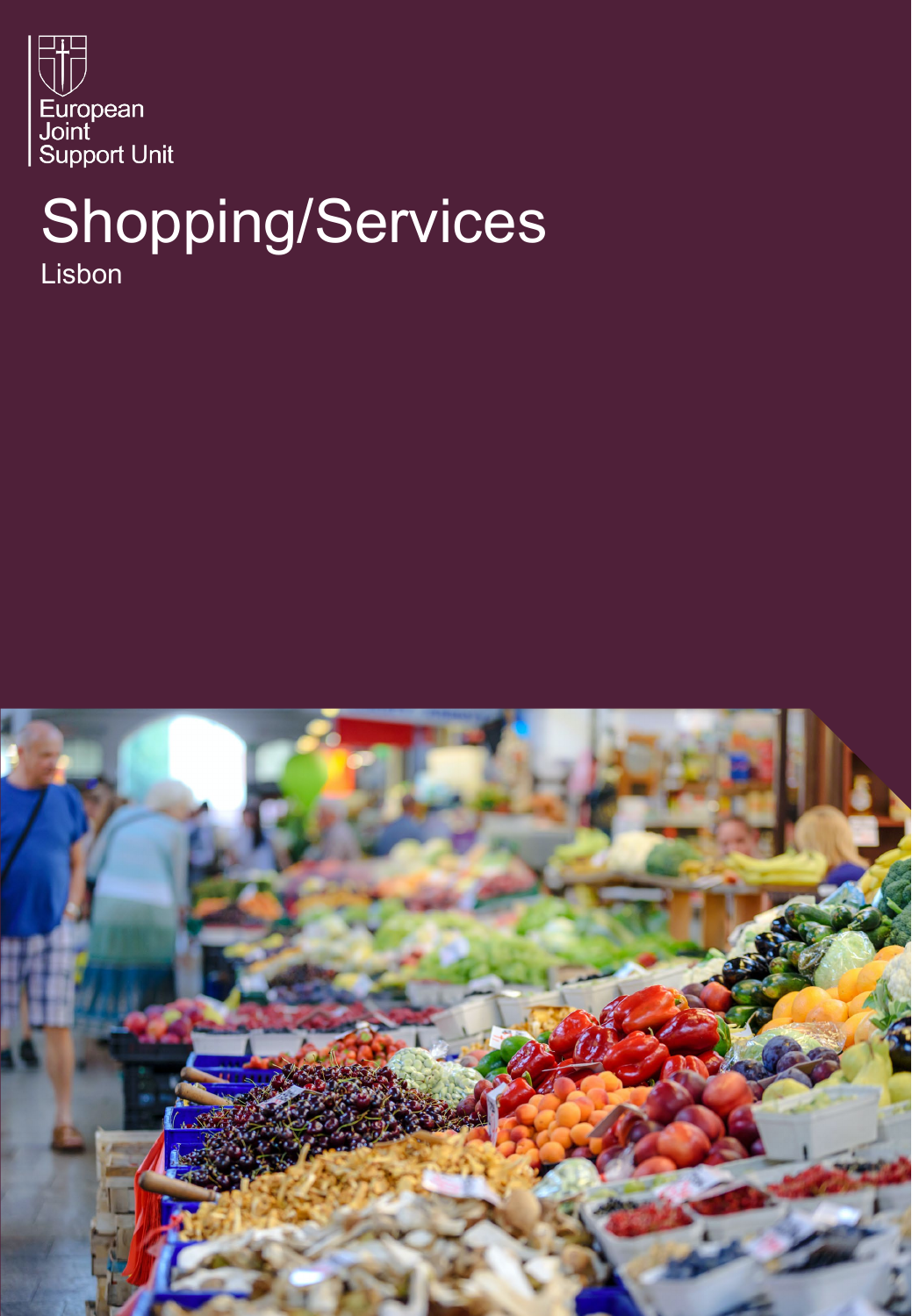

# **LOCAL INFORMATION (All on Google Maps)**

#### **Groceries:**

**Lidl -** Cheaper but won't have everything **Aldi -** Cheaper but won't have everything **Auchan -** More like a Sainsbury's with household items, a bit more expensive than Lidl **Supercor -** Much more expensive, similar to M&S or Waitrose **Continente -** similar to Auchan, with household and clothing, located in Cascais **Shopping Pingo Doce -** Somewhere between Lidl and Auchan/Continente. **Mini Preco -** Quick cheap things, not for a full shop, service isn't great.

# **Shopping Centres:**

**Cascais Shopping Mall -** Close to Beloura **Forum Sintra Mall -** Close to Beloura **Sintra Retail Park -** Close to Beloura **Centro Colombo -** Lisbon/Amadora Area

#### **Hardware Stores:**

**Aki -** like B&Q **Leroy Merlin** - Larger, Like B&Q, (same company as Aki)

# **Other Household Stores:**

**Conforama -** Located in Cascais shopping and also large box store in Sintra. Has everything from furniture and decor to installing a kitchen to appliances. **Jom -** Home goods store with some good offers **Casa - In Sintra Retail Park,** mostly outdoors/garden/entertaining, nice things. **Space House Sintra (Espaco Casa) - One of my favourites Ikea -** Swedish meatballs recommended **Worton -** electrical supply home goods store

**Garden Centres: Jardim Primavera -** Slightly smaller garden centre but very nice **Horto do Campo Grande Quinta de Eira** - A bit larger.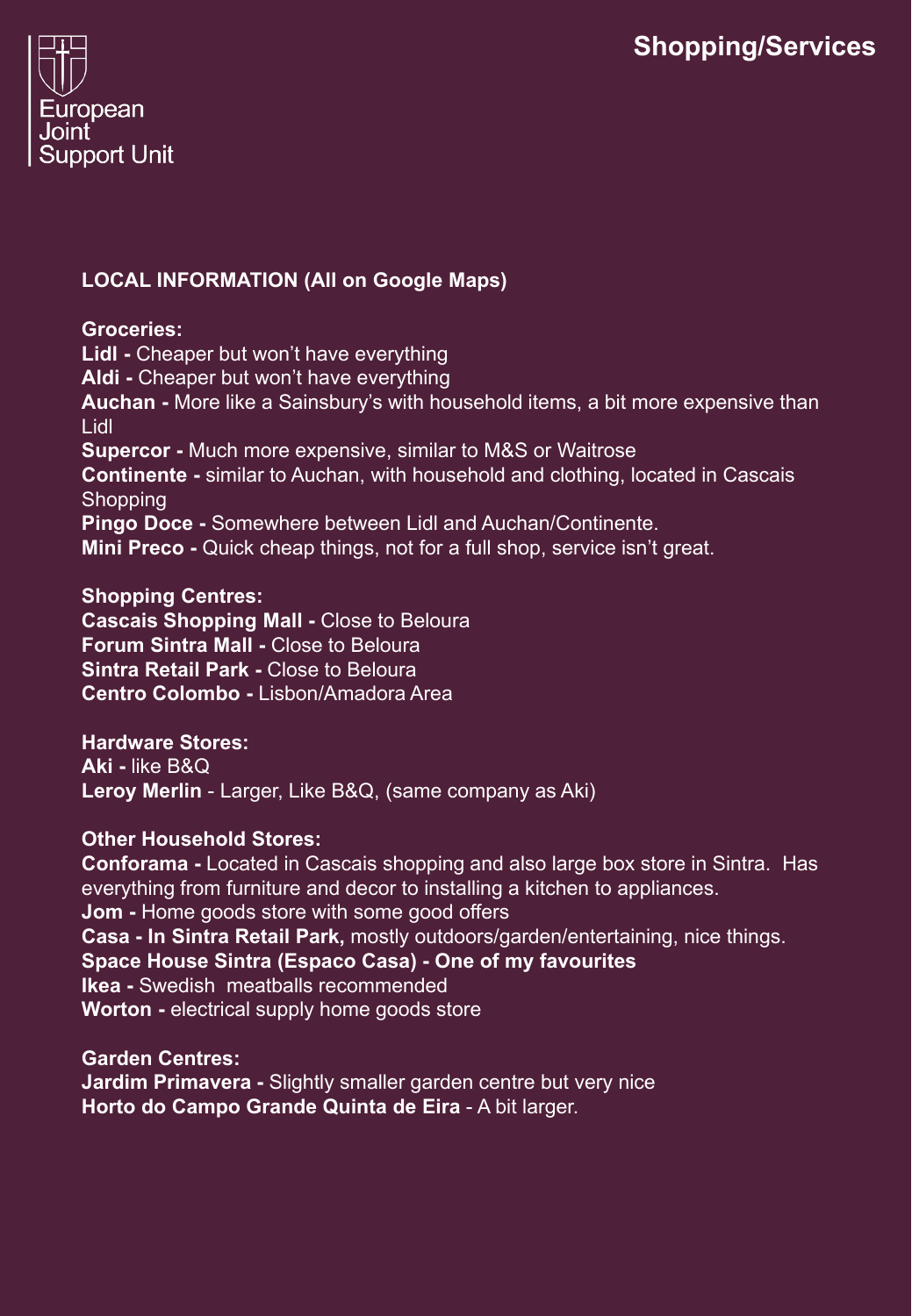

## **International store (Duty Free Shop on Base)**

Service personnel and spouse (if applicable) will be able to obtain a Privilege Card on completion of their registration within NATO. This card can be requested / collected from the JALLC office in the IF building on the Oeiras base. The Store is located next to the main car park, the shop sells perfumes, cigarettes, wines, spirits and gifts.

#### **Base Gymnasium**

The base at Lisbon has a fully – equipped gymnasium, open 24 hrs a day, seven days a week, tennis courts and a swimming pool, manned by a life guard from May to September each year. Dependants may use these facilities at all times except from  $1200 - 1400$  on working days.

# **Language Courses**

CPOWtr has 2 x "Portuguese Linguaphone Online and Audio Service language courses" which can be used by everyone. The pack contains 8 CDs and provides information on how to access the e-learning website. Alternatively, SP and spouses are entitled to enroll on a ´Survival Language´ course and be reimbursed up to 100 euros. For more information on this, send an email to [EJSU-J7-SO3@mod.uk](mailto:EJSU-J7-SO3@mod.uk) or [EJSU-J7-SO3@mod.gov.uk.](mailto:EJSU-J7-SO3@mod.gov.uk)

# **British Forces Broadcasting Service (BFBS)**

BFBS can be available at your residence and you receive BBC1, ITV1 a couple of sky sports channels and various other channels. Let the CPOWtr know if you would like a BFBS Box and he can order one for you, however it may be worth delaying the order of the box until you have officially joined and been allocated a property, as some landlords will not allow a satellite dish to be fitted onto the roofs of their properties. The box is free but the purchase of a satellite dish and installation will cost you approximately 200 Euros.